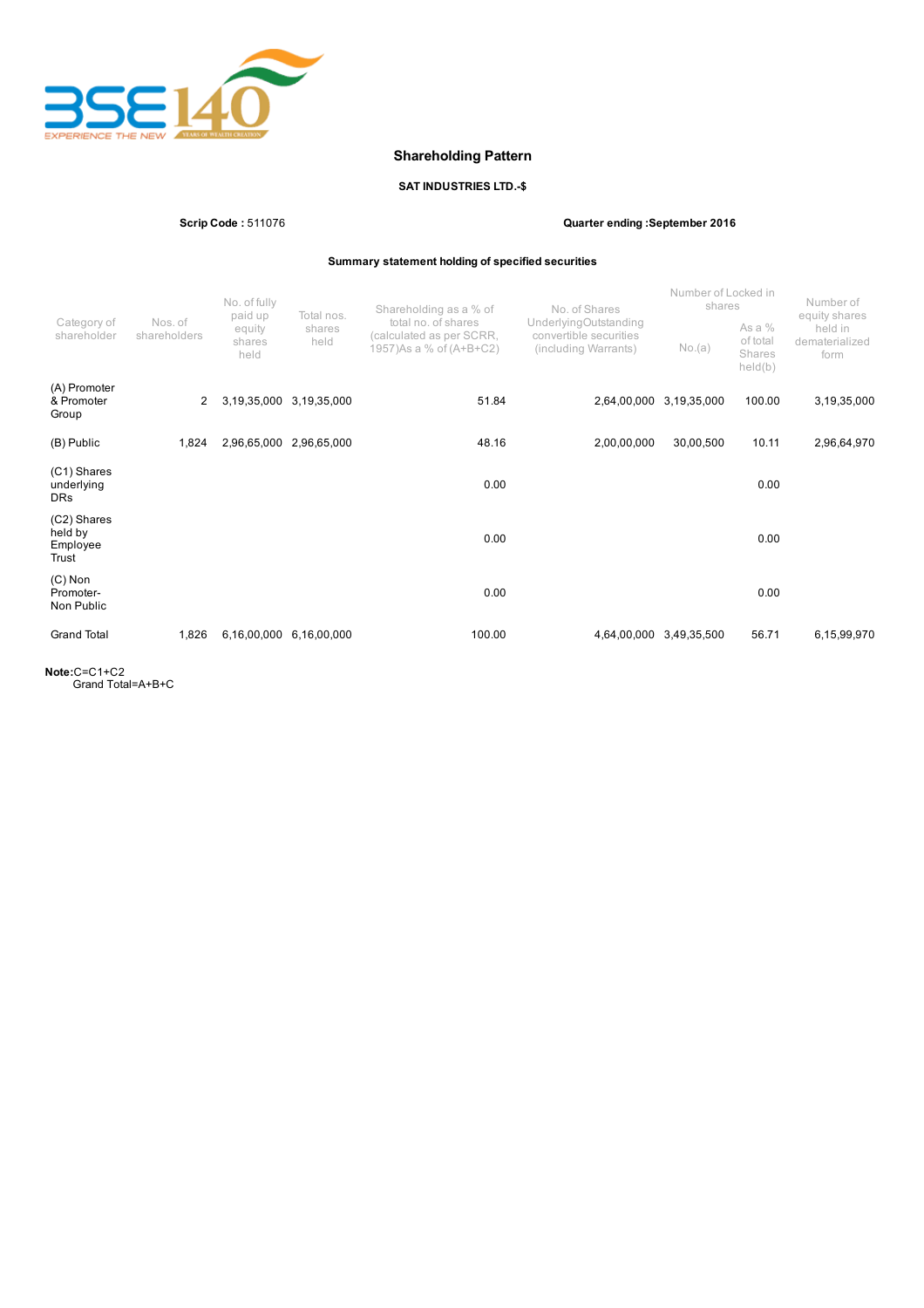

# Shareholding Pattern

## SAT INDUSTRIES LTD.-\$

Scrip Code : 511076 Quarter Ending : September 2016

Statement showing shareholding pattern of the Promoter and Promoter Group

|                                                            |                         | No. of fully<br>paid up  | Total nos.              | Shareholding as a % of                                                      | No. of Shares                                                                          | Number of Locked in<br>shares |                                           | Number of<br>equity shares        |  |
|------------------------------------------------------------|-------------------------|--------------------------|-------------------------|-----------------------------------------------------------------------------|----------------------------------------------------------------------------------------|-------------------------------|-------------------------------------------|-----------------------------------|--|
| Category of<br>shareholder                                 | Nos. of<br>shareholders | equity<br>shares<br>held | shares<br>held          | total no. of shares<br>(calculated as per SCRR,<br>1957) As a % of (A+B+C2) | UnderlyingOutstanding<br>convertible securities<br>$(including \, \text{Warrants})(X)$ | No.(a)                        | As a $%$<br>of total<br>Shares<br>held(b) | held in<br>dematerialized<br>form |  |
| A1) Indian                                                 |                         |                          |                         | 0.00                                                                        |                                                                                        |                               | 0.00                                      |                                   |  |
| Any Other<br>(specify)                                     | 2                       | 3,19,35,000              | 3,19,35,000             | 51.84                                                                       |                                                                                        | 2,64,00,000 3,19,35,000       | 100.00                                    | 3,19,35,000                       |  |
| A FLEX<br><b>INVEST</b><br><b>PRIVATE</b><br><b>IMITED</b> |                         |                          |                         | 0.00                                                                        | 75,00,000                                                                              |                               | 0.00                                      |                                   |  |
| <b>SAT INVEST</b><br><b>PRIVATE</b><br>LIMITED             |                         |                          | 3,19,35,000 3,19,35,000 | 51.84                                                                       |                                                                                        | 1,89,00,000 3,19,35,000       | 100.00                                    | 3,19,35,000                       |  |
| Sub Total A1                                               | $\mathbf{2}^{\circ}$    | 3,19,35,000              | 3,19,35,000             | 51.84                                                                       | 2,64,00,000                                                                            | 3,19,35,000                   | 100.00                                    | 3,19,35,000                       |  |
| A2) Foreign                                                |                         |                          |                         | 0.00                                                                        |                                                                                        |                               | 0.00                                      |                                   |  |
| $A = A1 + A2$                                              | $\mathbf{2}$            |                          | 3,19,35,000 3,19,35,000 | 51.84                                                                       |                                                                                        | 2,64,00,000 3,19,35,000       | 100.00                                    | 3,19,35,000                       |  |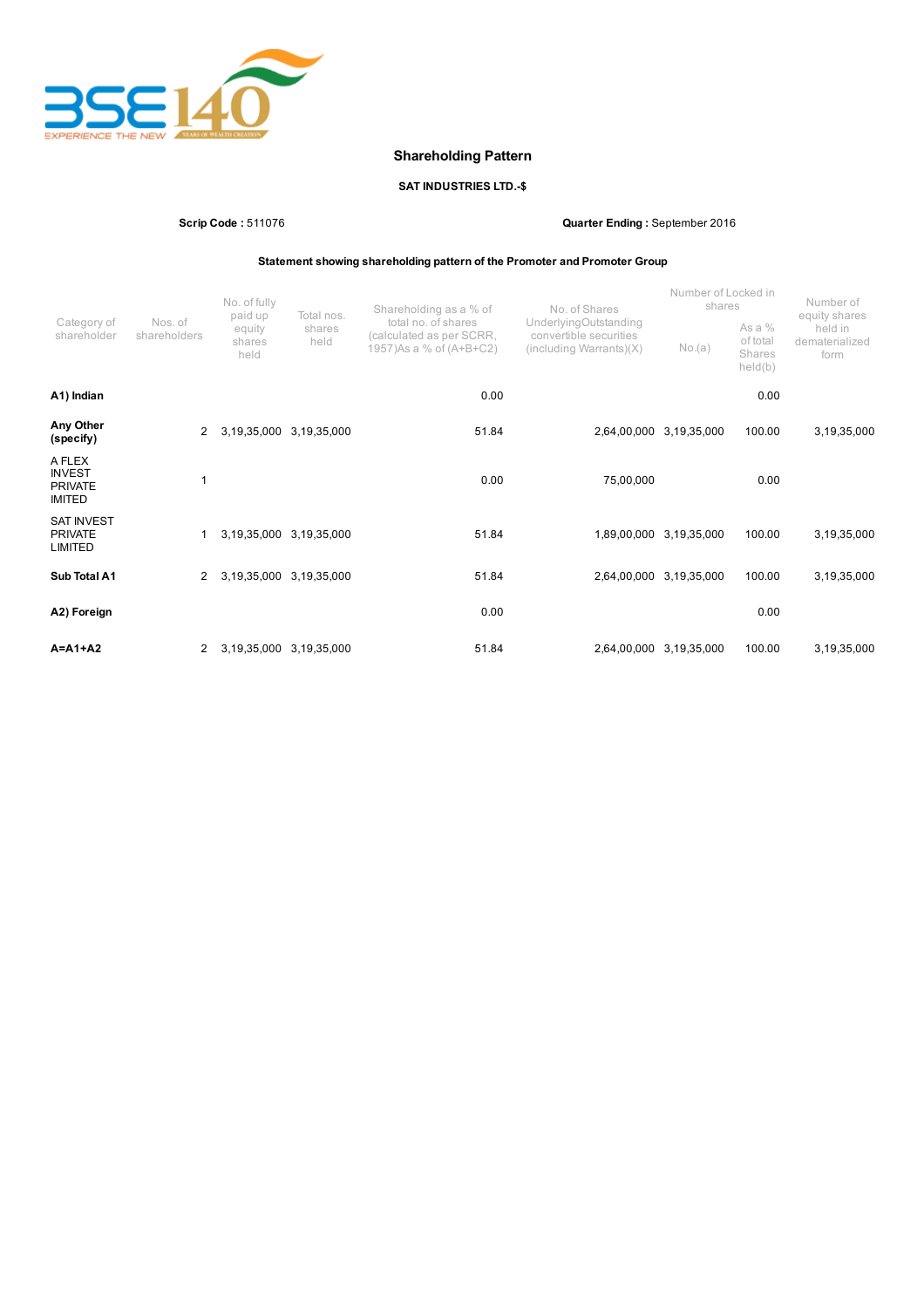

## Shareholding Pattern Non Promoter-Non Public

#### SAT INDUSTRIES LTD.-\$

Scrip Code : 511076 Quarter ending : September 2016

Statement showing shareholding pattern of the Non Promoter- Non Public shareholder

| Category &<br>Name of the<br>Shareholders(I)    | No. of<br>shareholder(III) | No. of fully<br>paid up<br>equity<br>shares<br>held(IV) | Total no.<br>shares<br>$held(VII =$<br>$ V+V+V $ | Shareholding %<br>calculated as per<br>SCRR, 1957 As a % of<br>(A+B+C2)(VIII) | No. of Shares Underlying<br>Outstanding convertible<br>securities (including<br>Warrants $(X)$ | No | Number of<br>Locked in<br>shares(XII)<br>As a %<br>of total<br>Shares<br>held | Number of equity<br>shares held in<br>dematerialized<br>form(XIV)(Not<br>Applicable) |
|-------------------------------------------------|----------------------------|---------------------------------------------------------|--------------------------------------------------|-------------------------------------------------------------------------------|------------------------------------------------------------------------------------------------|----|-------------------------------------------------------------------------------|--------------------------------------------------------------------------------------|
| C <sub>1</sub><br>Custodian/DR<br><b>Holder</b> | 0                          | 0                                                       |                                                  | 0.00                                                                          |                                                                                                |    | 0.00                                                                          |                                                                                      |
| C2) Employee<br><b>Benefit Trust</b>            | 0                          | 0                                                       |                                                  | 0.00                                                                          |                                                                                                |    | 0.00                                                                          |                                                                                      |

Note

(1) PAN would not be displayed on website of Stock Exchange(s).

(2) The above format needs to disclose name of all holders holding more than 1% of total number of shares

(3) W.r.t. the information pertaining to Depository Receipts, the same may be disclosed in the respective columns to the extent information available,.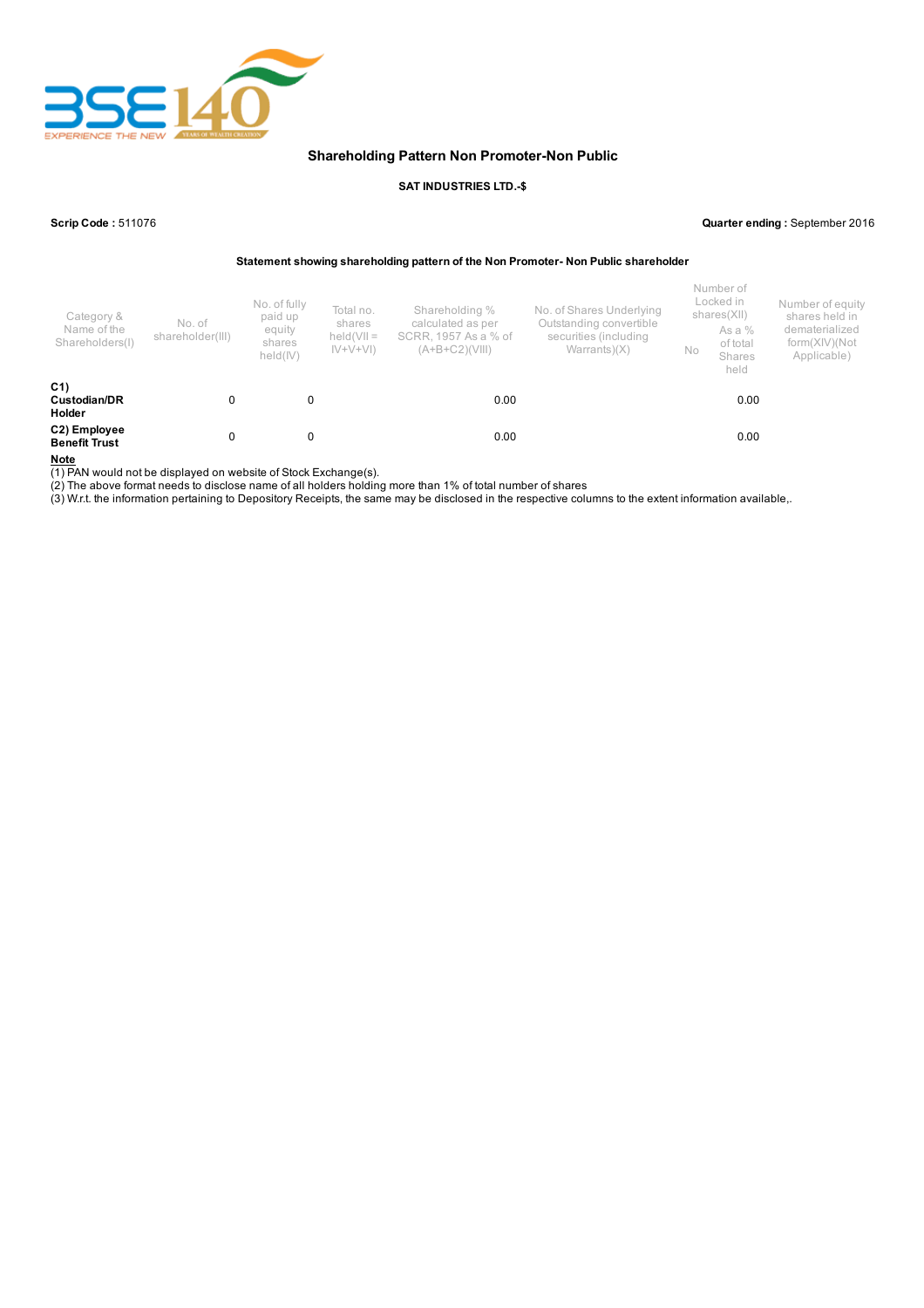

### Shareholding Pattern Public Shareholder

### SAT INDUSTRIES LTD.-\$

Scrip Code : 511076 Quarter ending : September 2016

### Statement showing shareholding pattern of the Public shareholder

| Category &<br>Name of the<br>Shareholders                                                           | No. of<br>shareholder | No. of<br>fully<br>paid up<br>equity<br>shares<br>held | Total no.<br>shares<br>held | Shareholding<br>% calculated<br>as per<br><b>SCRR, 1957</b><br>As a % of<br>$(A+B+C2)$ | No of<br>Voting<br>Rights | Total<br>as a<br>$%$ of<br>Total<br>Voting<br>right | No. of<br>Shares<br>Underlying<br>Outstanding<br>convertible<br>securities<br>(including<br>Warrants) | Total<br>shareholding<br>, as a %<br>assuming full<br>conversion<br>оf<br>convertible<br>securities (<br>as a<br>percentage<br>of diluted<br>share<br>capital) | Number of Locked<br>in shares<br>No.(a) | As a %<br>of total<br>Shares<br>held(b) | Number of<br>equity shares<br>held in<br>dematerialized<br>form(Not<br>Applicable) |
|-----------------------------------------------------------------------------------------------------|-----------------------|--------------------------------------------------------|-----------------------------|----------------------------------------------------------------------------------------|---------------------------|-----------------------------------------------------|-------------------------------------------------------------------------------------------------------|----------------------------------------------------------------------------------------------------------------------------------------------------------------|-----------------------------------------|-----------------------------------------|------------------------------------------------------------------------------------|
| <b>B1)</b> Institutions                                                                             | 0                     | 0                                                      |                             | 0.00                                                                                   |                           | 0.00                                                |                                                                                                       |                                                                                                                                                                |                                         | 0.00                                    |                                                                                    |
| <b>B2) Central</b><br>Government/<br><b>State</b><br>Government(s)/<br><b>President of</b><br>India | 0                     | $\pmb{0}$                                              |                             | 0.00                                                                                   |                           | 0.00                                                |                                                                                                       |                                                                                                                                                                |                                         | 0.00                                    |                                                                                    |
| B3) Non-<br><b>Institutions</b>                                                                     | 0                     | 0                                                      |                             | 0.00                                                                                   |                           | 0.00                                                |                                                                                                       |                                                                                                                                                                |                                         | 0.00                                    |                                                                                    |
| <b>Individual</b><br>share capital<br>upto Rs. 2 Lacs                                               | 1616                  | 4670561                                                | 46,70,561                   | 7.58                                                                                   | 46,70,561                 | 7.58                                                | 1,00,000                                                                                              |                                                                                                                                                                | 500                                     | 0.01                                    | 46,70,531                                                                          |
| Individual<br>share capital in<br>excess of Rs. 2<br>Lacs                                           | 30                    | 5935805                                                | 59,35,805                   | 9.64                                                                                   | 59,35,805                 | 9.64                                                | 1,99,00,000                                                                                           |                                                                                                                                                                | 30,00,000                               | 50.54                                   | 59,35,805                                                                          |
| PREETI<br><b>KRISHNA</b><br><b>KABRA</b>                                                            | 1                     | 1500000                                                | 15,00,000                   | 2.44                                                                                   | 15,00,000                 | 2.44                                                |                                                                                                       |                                                                                                                                                                | 15,00,000                               | 100.00                                  | 15,00,000                                                                          |
| <b>MANJU GUPTA</b>                                                                                  | 1                     | 1825000                                                | 18,25,000                   | 2.96                                                                                   | 18,25,000                 | 2.96                                                |                                                                                                       |                                                                                                                                                                |                                         | 0.00                                    | 18,25,000                                                                          |
| <b>LALIT KABRA</b>                                                                                  | 1                     | 1500000                                                | 15,00,000                   | 2.44                                                                                   | 15,00,000                 | 2.44                                                |                                                                                                       |                                                                                                                                                                | 15,00,000                               | 100.00                                  | 15,00,000                                                                          |
| Any Other<br>(specify)                                                                              | 178                   |                                                        | 19058634 1,90,58,634        |                                                                                        | 30.94 1,90,58,634         | 30.94                                               |                                                                                                       |                                                                                                                                                                |                                         | 0.00                                    | 1,90,58,634                                                                        |
| <b>PARK</b><br>CONTINENTAL<br><b>PRIVATE</b><br><b>LIMITED</b>                                      | 1                     | 2684773                                                | 26,84,773                   | 4.36                                                                                   | 26,84,773                 | 4.36                                                |                                                                                                       |                                                                                                                                                                |                                         | 0.00                                    |                                                                                    |
| <b>DAWOOD</b><br><b>INVESTMENTS</b><br><b>PRIVATE</b><br><b>LIMITED</b>                             | $\mathbf{1}$          | 7209350                                                | 72,09,350                   | 11.70                                                                                  | 72,09,350                 | 11.70                                               |                                                                                                       |                                                                                                                                                                |                                         | 0.00                                    |                                                                                    |
| <b>SPACE AGE</b><br><b>POLYMERS</b><br><b>PRIVATE</b><br><b>LIMITED</b>                             | $\mathbf{1}$          | 6619455                                                | 66,19,455                   | 10.75                                                                                  | 66,19,455                 | 10.75                                               |                                                                                                       |                                                                                                                                                                |                                         | 0.00                                    |                                                                                    |
| Sub Total B3                                                                                        | 1824                  |                                                        | 29665000 2,96,65,000        |                                                                                        | 48.16 2,96,65,000         | 48.16                                               | 2,00,00,000                                                                                           |                                                                                                                                                                | 30,00,500                               | 10.11                                   | 2,96,64,970                                                                        |
| B=B1+B2+B3                                                                                          |                       |                                                        | 1824 29665000 2,96,65,000   |                                                                                        | 48.16 2,96,65,000         | 48.16                                               | 2,00,00,000                                                                                           |                                                                                                                                                                | 30,00,500                               | 10.11                                   | 2,96,64,970                                                                        |

Details of the shareholders acting as persons in Concert including their Shareholding (No. and %):

Details of Shares which remain unclaimed may be given here along with details such as number of shareholders, outstanding shares held in demat/unclaimed suspense account, voting rights which are frozen etc.

<u>Note</u><br>(1) PAN would not be displayed on website of Stock Exchange(s).<br>(2) The above format needs to disclose name of all holders holding more than 1% of total number of shares<br>(3) W.r.t. the information pertaining to Depo